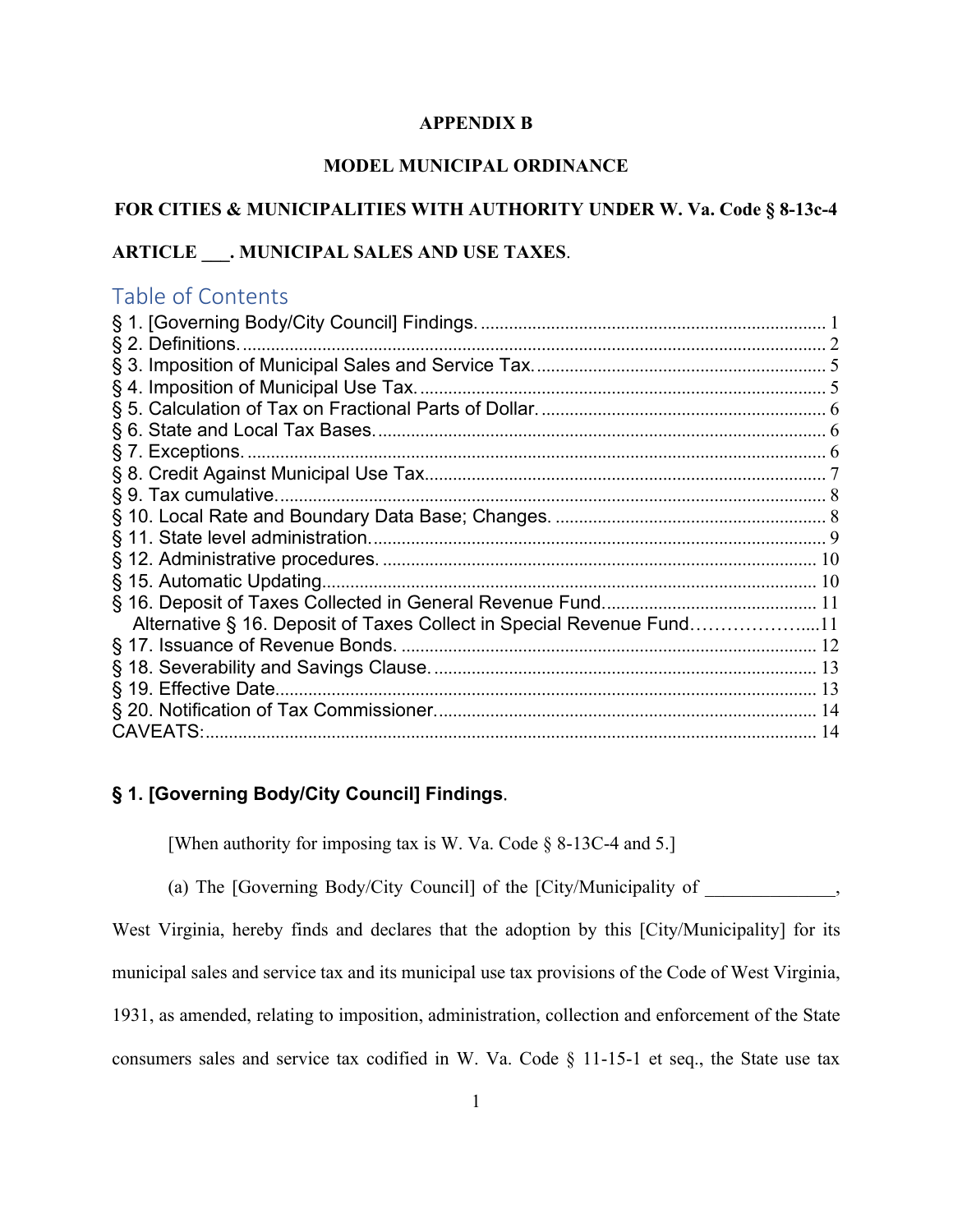codified in W. Va. Code § 11-15A-1 et seq., and the Streamlined Sales and Use Tax Act codified in W. Va. Code § 11-15B-1 et seq. will (1) simplify collection of the Municipality's sales and use taxes, (2) simplify preparation of municipal sales and use tax returns by taxpayers, and (3) improve enforcement of the Municipality's sales and use taxes.

(b) The [Governing Body/City Council] does, therefore, declare that this article be construed so as to accomplish the foregoing purposes.

#### <span id="page-1-0"></span>**§ 2. Definitions**.

(a) Terms used in this article or in the administration, collection and enforcement of the taxes imposed by this article and not otherwise defined in this article shall have the meanings ascribed to them in articles nine, ten, fifteen, fifteen-a and fifteen b, chapter eleven of the Code of West Virginia, 1931, as amended.

(b) As used in this article:

(1) "Business" includes all activities engaged in or caused to be engaged in by any person with the object of gain or economic benefit, direct or indirect, and all activities of the state and its political subdivisions, which involve sales of tangible personal property or the rendering of services when those service activities compete with or may compete with the activities of other persons.

(2) "City" or "this City" means the City of \_\_\_\_\_\_\_\_\_\_\_\_\_\_\_\_\_\_, West Virginia.

(3) "Code of West Virginia" or "W. Va. Code" means the Code of West Virginia, 1931, as amended from time to time by the West Virginia Legislature.

> (4) "Municipality" or "this Municipality" means the Municipality of \_\_\_\_\_\_\_\_\_\_\_\_\_\_\_\_, West Virginia.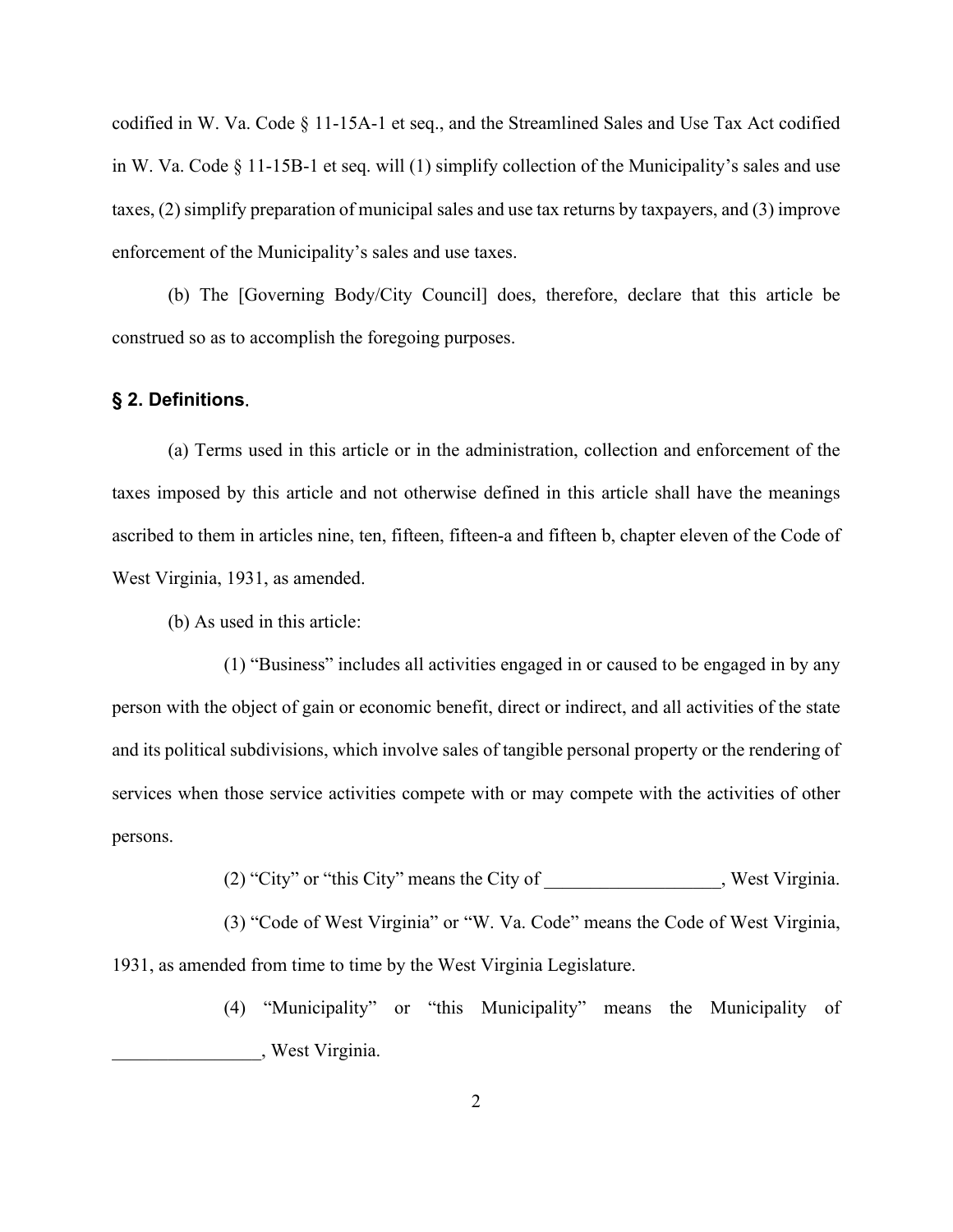(5) "Person" means any individual, partnership, association, corporation, limited liability company, limited liability partnership or any other legal entity, including this state or its political subdivisions or an agency of either, or the guardian, trustee, committee, executor or administrator of any person.

(6) "Purchase" means any transfer, exchange or barter, conditional or otherwise, in any manner or by any means whatsoever, for a consideration;

(7) "Purchase price" means the measure subject to the taxes imposed by this article and has the same meaning as sales price;

(8) "Purchaser" means a person who purchases tangible personal property, custom software or a service taxed by this article.

(9) "Sale," "sales" or "selling" have the meaning ascribed to those terms in article fifteen-b, chapter eleven of the Code of West Virginia.

(10) "Sales and use taxes" means the taxes imposed by sections [3] and [4] of this article.

(11) "Sales price" has the meaning ascribed to that term in article fifteen-b, chapter eleven of the Code of West Virginia.

(12) "Sales tax" means the tax levied by section [3] of this article.

(13) "Service" or "selected service" have the meaning ascribed to those terms in article fifteen-b, chapter eleven of the Code of West Virginia.

(14) "State sales tax" means the tax levied by article fifteen, chapter eleven of the Code of West Virginia, as amended.

(15) "State use tax" means the tax levied by article fifteen-a, chapter eleven of the Code of West Virginia, as amended.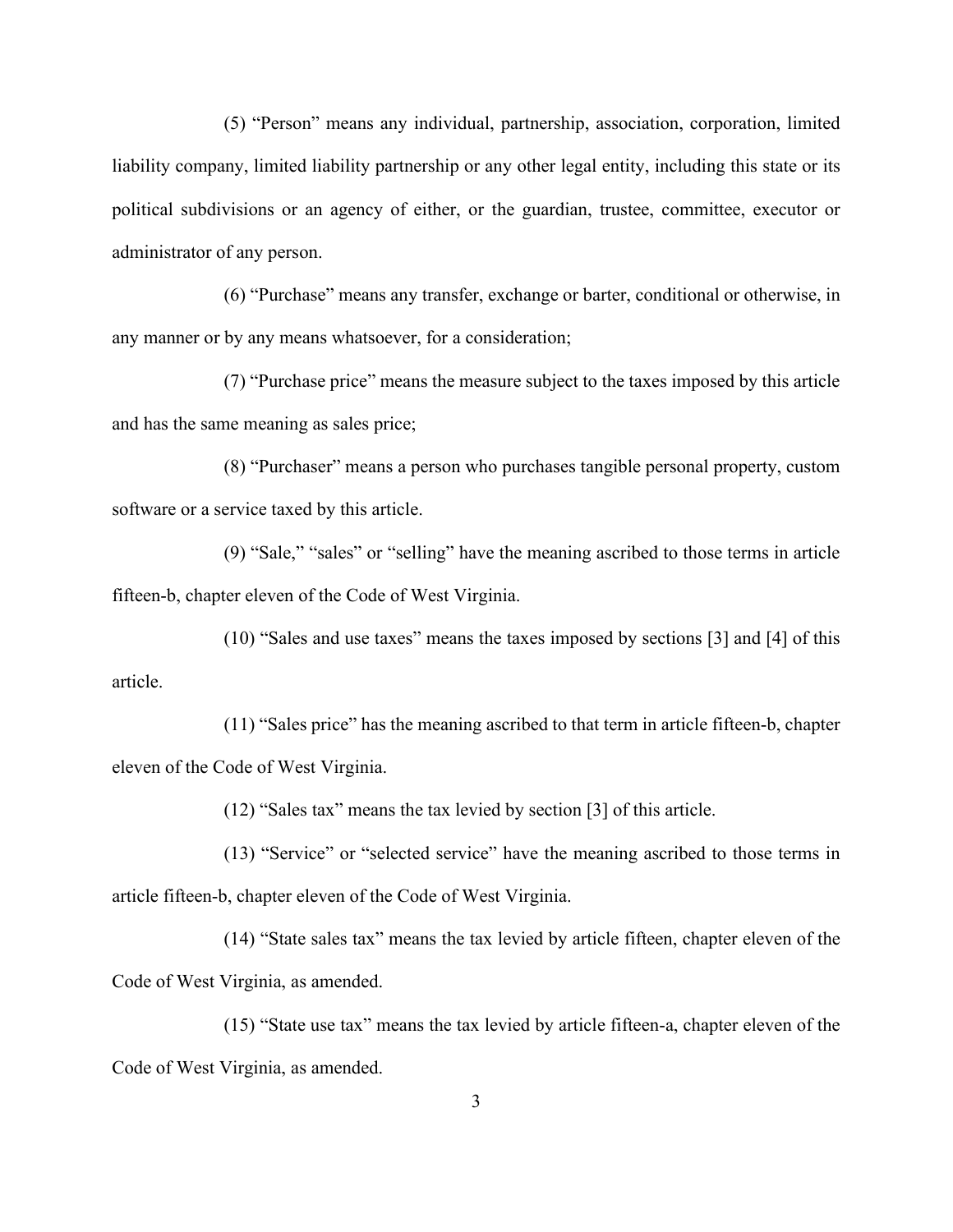(16) "Tax" means the taxes imposed by this article and includes additions to tax, interest and penalties levied under article ten, chapter eleven of the Code of West Virginia, 1931, as amended.

(17) "Tax Commissioner" means the Chief Executive Officeer of the Tax Division of the Department of Revenue of this State, as provided in W. Va. Code  $\S 11-1-1$ .

(18) "This state" means the State of West Virginia.

(19) "Ultimate consumer" or "consumer" means a person who uses or consumes services, tangible personal property or custom software.

(20) "Use" for purposes of the tax imposed by section [4] of this article means and includes:

a. The exercise by any person of any right or power over tangible personal property or custom software incident to the ownership, possession or enjoyment of the property, or by any transaction in which possession of or the exercise of any right or power over tangible personal property, custom software or the result of a taxable service is acquired for a consideration, including any lease, rental or conditional sale of tangible personal property or custom software; or

b. The use or enjoyment in this state of the result of a taxable service. As used in this definition, "enjoyment" includes a purchaser's right to direct the disposition of the property or the use of the taxable service, whether or not the purchaser has possession of the property.

The term "use" does not include the keeping, retaining or exercising any right or power over tangible personal property, custom software or the result of a taxable service for the purpose of subsequently transporting it outside the [City/Municipality] for use thereafter solely outside this [City/Municipality].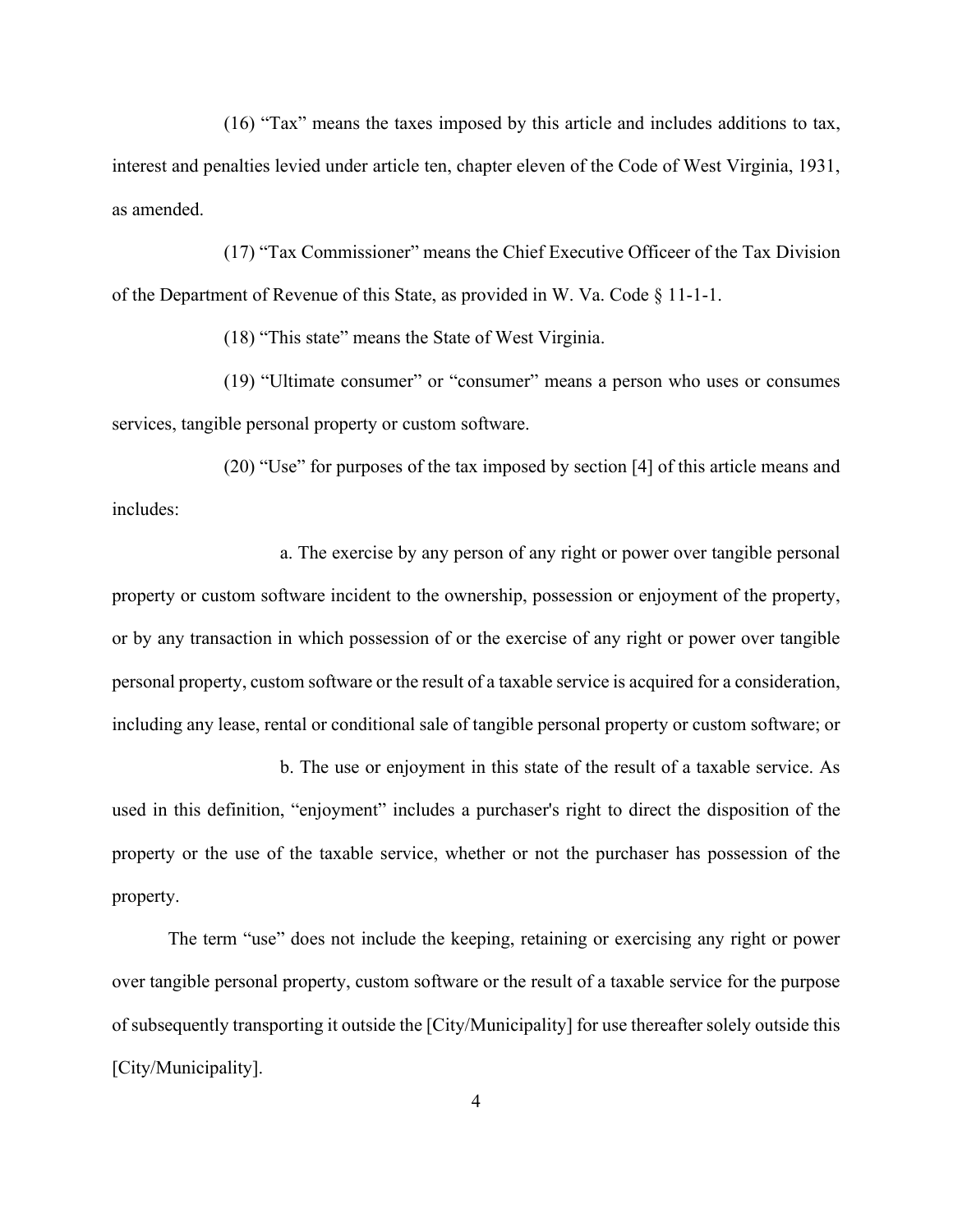(21) "Use tax" means the tax imposed by section [4] of this article.

(22) "Vendor" means any person engaged in this [City/Municipality] in furnishing services taxed by this article or making sales of tangible personal property or custom software. "Vendor" and "seller" are used interchangeably in this article.

#### <span id="page-4-0"></span>**§ 3. Imposition of Municipal Sales and Service Tax**.

For the privilege of selling tangible personal property or customer software and for the privilege of furnishing certain selected service, a vendor doing business in this [City/Municipality] shall collect from the purchaser the taxes imposed by this section and pay the amount of taxes collected to the tax commissioner at the same time and in the same manner as the consumers sales and service tax imposed by article fifteen, chapter eleven of the Code of West Virginia, 1931, as amended, are paid to the tax commissioner. The rate of tax shall be [may not exceed one percent] of the sales price, as defined in section two of this article of the tangible personal property, custom software or taxable service purchased or leased.

### <span id="page-4-1"></span>**§ 4. Imposition of Municipal Use Tax**.

An excise tax is hereby levied and imposed on the use in this [City/Municipality] of tangible personal property, custom software and the results of taxable services, to be collected and paid to the tax commissioner as agent for the [City/Municipality] in the same manner that state use tax is collected under article fifteen-a and article fifteen-b, chapter eleven of the Code of West Virginia, 1931, as amended, and remitted to the tax commissioner. The rate of tax shall be one percent of the purchase price, as defined in section two of this article, of the tangible personal property, custom software or taxable service used within the [City/Municipality].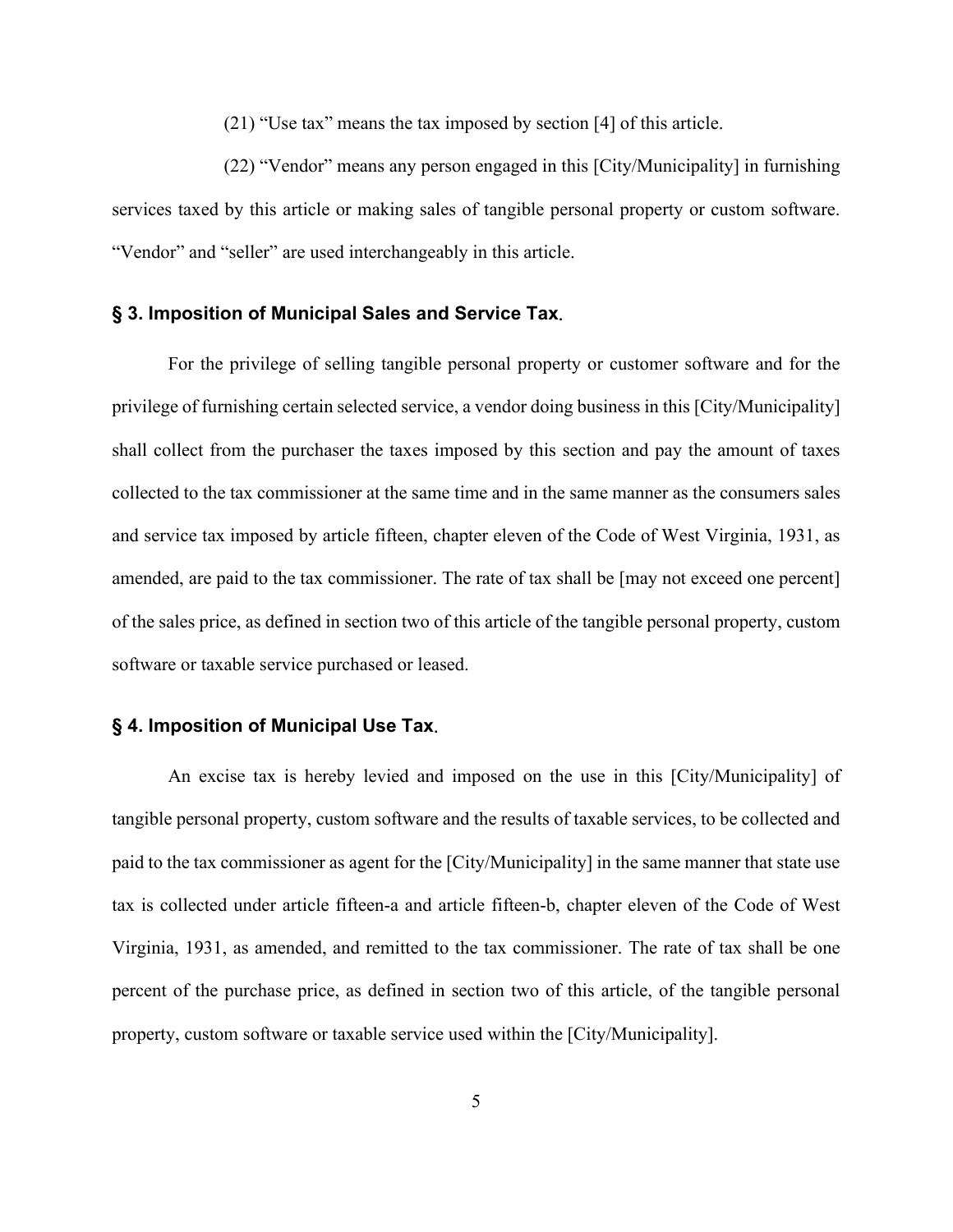#### <span id="page-5-0"></span>**§ 5. Calculation of Tax on Fractional Parts of Dollar**.

The tax computation under section [3] and section [4] of this article shall be carried to the third decimal place and the tax rounded up to the next whole cent whenever the third decimal place is greater than four and rounded down to the lower whole cent whenever the third decimal place is four or less. The vendor may elect to compute the tax due on a transaction on a per item basis or on an invoice basis provided the method used is consistently used during the reporting period but the method used shall be the same as that used for purposes of computing the state sales or use tax.

### <span id="page-5-1"></span>**§ 6. State and Local Tax Bases**.

The taxable base of the taxes imposed by sections [3] and [4] of this article shall be identical to the sales and use tax base of this State except as provided in section [7] of this article, unless otherwise prohibited by federal law, as required by W. Va. Code § 11-15B-34.

### <span id="page-5-2"></span>**§ 7. Exceptions**.

The taxes imposed by this article do not apply to:

(1) The sale or use of motor fuel, as defined in article fourteen-c, chapter eleven of the Code of West Virginia, 1931, as amended.

(2) The sale or use of motor vehicles upon which the tax imposed by section three-c, article fifteen, chapter eleven of the Code of West Virginia, 1931, as amended, is paid.

(3) The purchase or use of any tangible personal property, custom software or service that the [City/Municipality] is prohibited from taxing under the laws of this state or of the United States.

(4) The sales tax imposed by section [3] of this article does not apply to any transaction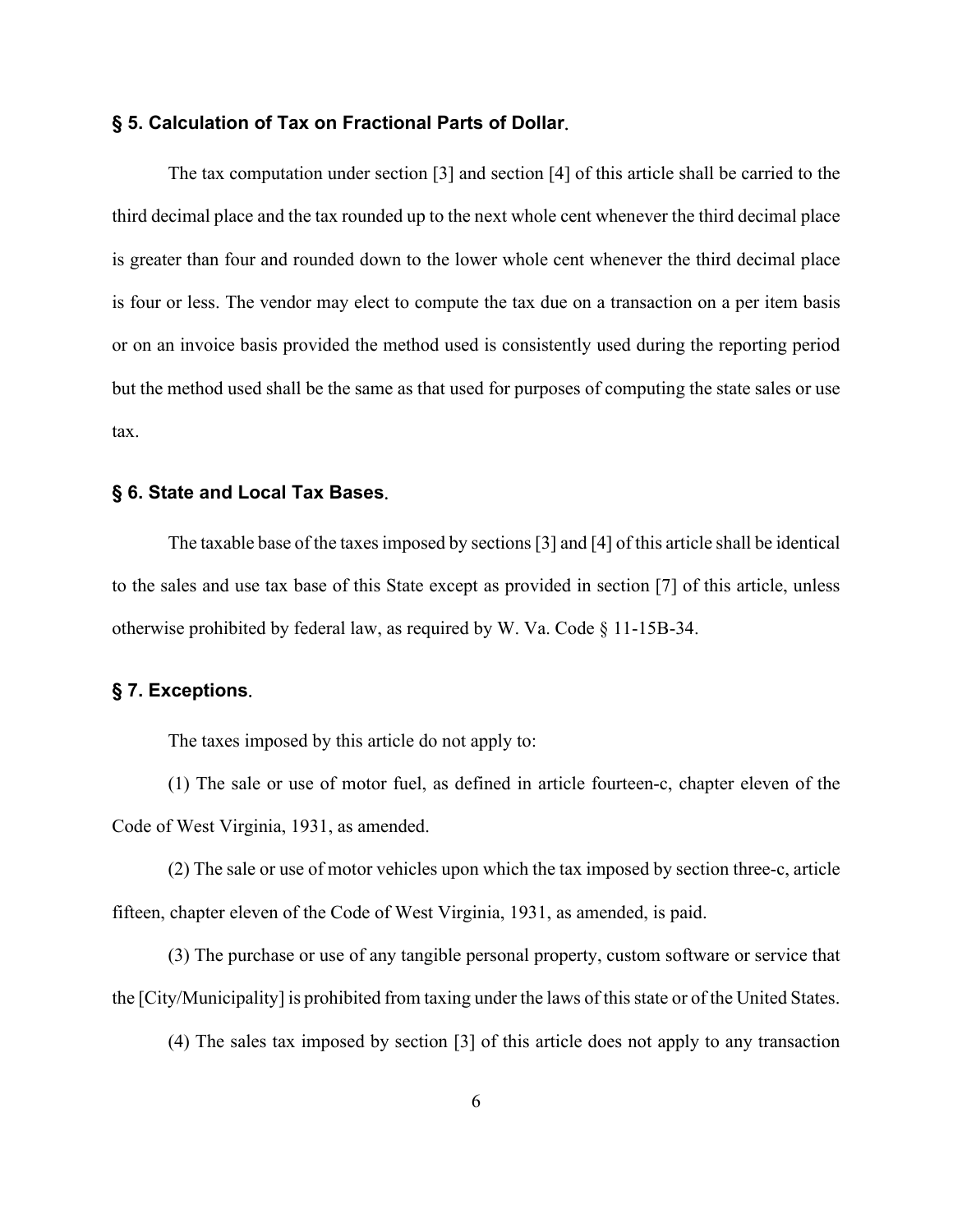that is exempt from the tax imposed by article fifteen, chapter eleven of the Code of West Virginia.

(5) The use tax imposed by section [4] of this article does not apply to any purchase upon which the sales tax imposed by section [3] has been paid.

#### <span id="page-6-0"></span>**§ 8. Credit Against Municipal Use Tax**.

(a) A person is entitled to a credit against the use tax imposed by section [4] of this article on the use of a particular item of tangible personal property, custom software or results of a taxable service equal to the amount, if any, of sales tax lawfully paid to another municipality for the acquisition of that property, custom software or service: *Provided*, that the amount of credit allowed may not exceed the amount of use tax imposed by section [4] of this article on the use of the tangible personal property, custom software or results of the taxable service in this [City/Municipality].

(b) For purposes of this section:

(1) "Sales tax" includes a sales tax or compensating use tax imposed on the sale or use of tangible personal property, custom software or the results of a taxable service by the municipality in which the sale occurred; and

(2) "Municipality" includes all municipalities of this State or of any other state of the United States.

(c) No credit is allowed under this section for payment of any sales or use taxes imposed by this State or any other state. For purposes of this paragraph, "state" includes the 50 states of the United States and the District of Columbia but does not include any of the several territories organized by Congress.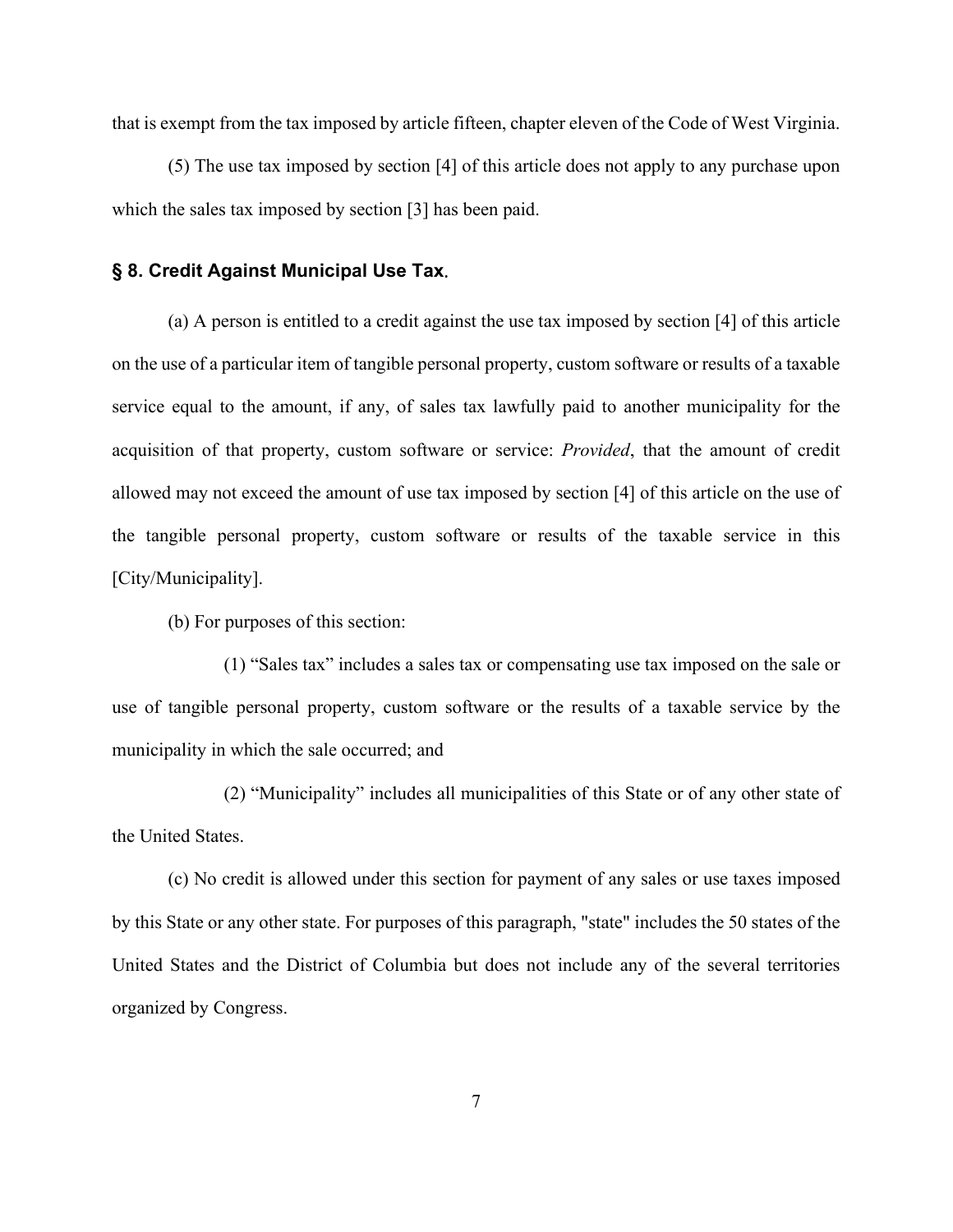### <span id="page-7-0"></span>**§ 9. Tax cumulative**.

The taxes imposed by this article are in addition to other taxes imposed on the sale or use of tangible personal property, custom software or taxable services including, but not limited to, the State consumers sales and service tax imposed by article 15, chapter 11 of the W. Va. Code; the State use tax imposed by article 15A, chapter 11 of the W. Va. Code; the public utility tax imposed by this [City/Municipality] pursuant to section 5a, article 8 of the W. Va. Code; the amusement tax imposed by this [City/Municipality] pursuant to section 6, article 13, chapter 8 of the W.Va. Code; the tax on sales of alcoholic liquors and wine imposed by this [City/Municipality] pursuant to section 6, article 13, chapter 8 of the W. Va. Code; the hotel occupancy tax imposed by this [City/Municipality] pursuant to article 18, chapter 7 of the W. Va. Code; and the special district excise taxes imposed by a county pursuant to W. Va. Code § 7-22-1 *et seq*. or a municipality pursuant to W. Va. Code § 8-38-1 *et seq*.

#### <span id="page-7-1"></span>**§ 10. Local Rate and Boundary Data Base; Changes**.

(a) The tax commissioner is required by W. Va. Code  $\S$  11-15B-35 to maintain a database for all jurisdictions levying a sales or use tax in this State. The [recorder] shall furnish the tax commissioner with information the tax commissioner requires for that database that will allow the tax commissioner to maintain a database that assigns each five-digit and nine-digit zip code within the [City/Municipality] to the proper rate of tax. If any nine-digit zip code area includes area outside this [City/Municipality], the single state and local rate assigned to that area in the tax commissioner's database will be the lowest rate applicable to that area: *Provided*, that, when sales occur at and are sourced to a physical location of the seller located in the [City/Municipality] in that nine-digit zip code area, the seller shall collect the tax imposed by section [3] of this article.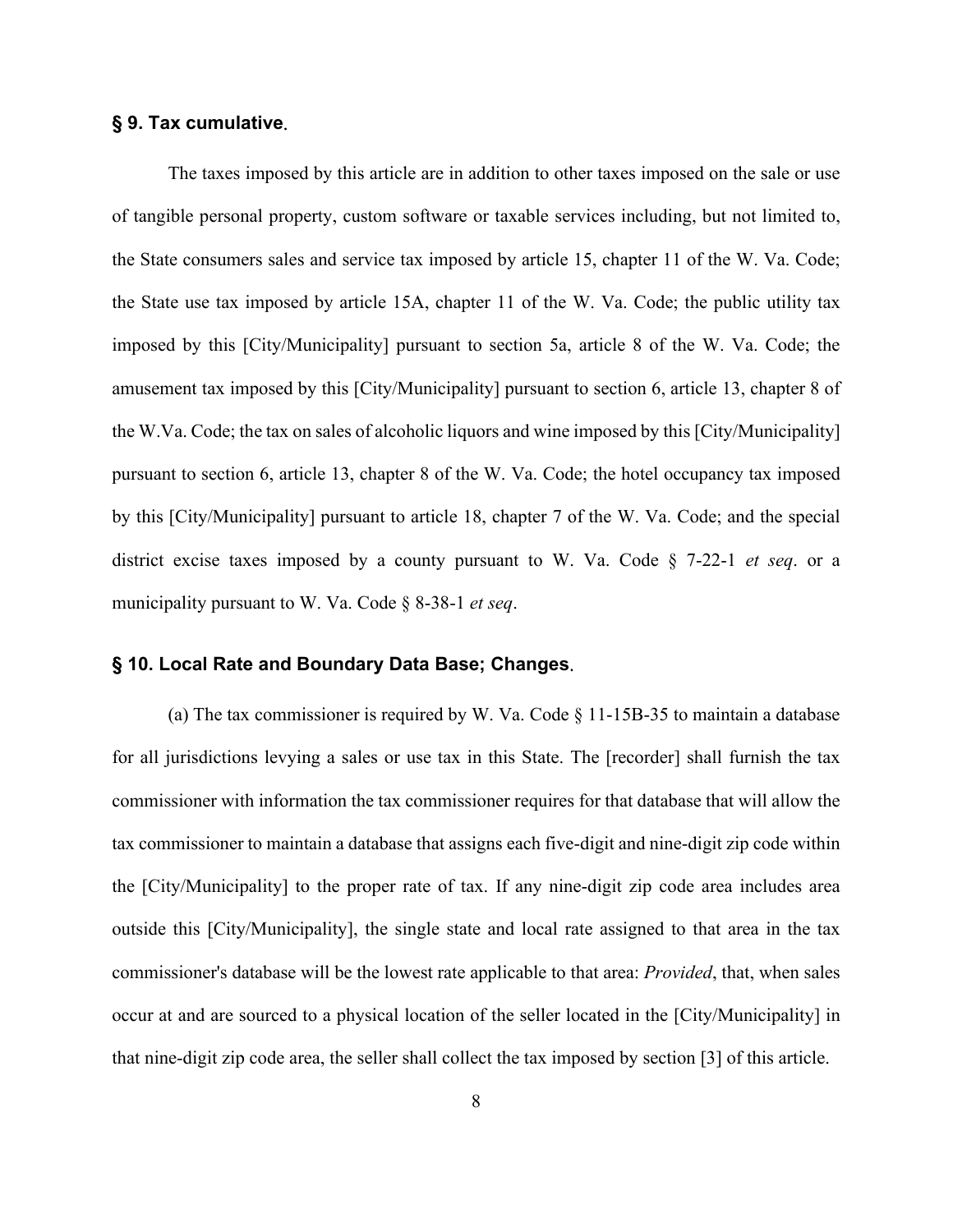(b) Whenever boundaries of the [City/Municipality] change, whether by annexation or deannexation, the [recorder] shall promptly notify the tax commissioner in writing of the change in boundaries; provide the tax commissioner with the nine-digit zip code or codes for the area annexed or de-annexed; and any other information the tax commissioner may require to maintain the database. An ordinance annexing property into the [City/Municipality], or an ordinance removing property from the corporate limits of the [City/Municipality] may not take effect any sooner than the first day of a calendar quarter that begins 60 day after the [City/Municipality] provides written notice to the tax commission of a change in the boundaries of the [City/Municipality].

(c) The nine-digit database shall be maintained by the [City/Municipality] until such time as the tax commissioner allows use of a different system to determine whether a location is within or outside the corporate limits of the [City/Municipality].

#### <span id="page-8-0"></span>**§ 11. State level administration**.

(a) The tax commissioner is responsible for administering, collecting, and enforcing the taxes imposed by this article as provided in W. Va. Code  $\S$  8-13C-6 and  $\S$  11-15B-33. (b) The tax commissioner may retain from collections of the taxes imposed by this article the fee allowed by W. Va. Code § 11-10-11c or by any other state law or legislative rule.

(c) The tax commissioner shall deposit all the proceeds from collection of the taxes imposed by this article, minus any fee for collecting, enforcing and administering taxes retained under this section, in the subaccount for this [City/Municipality] established in "municipal sales and services tax and use tax fund," an interest-bearing account created in the State treasury pursuant to W. Va. Code § 8-13C-7. All moneys collected and deposited in the subaccount for the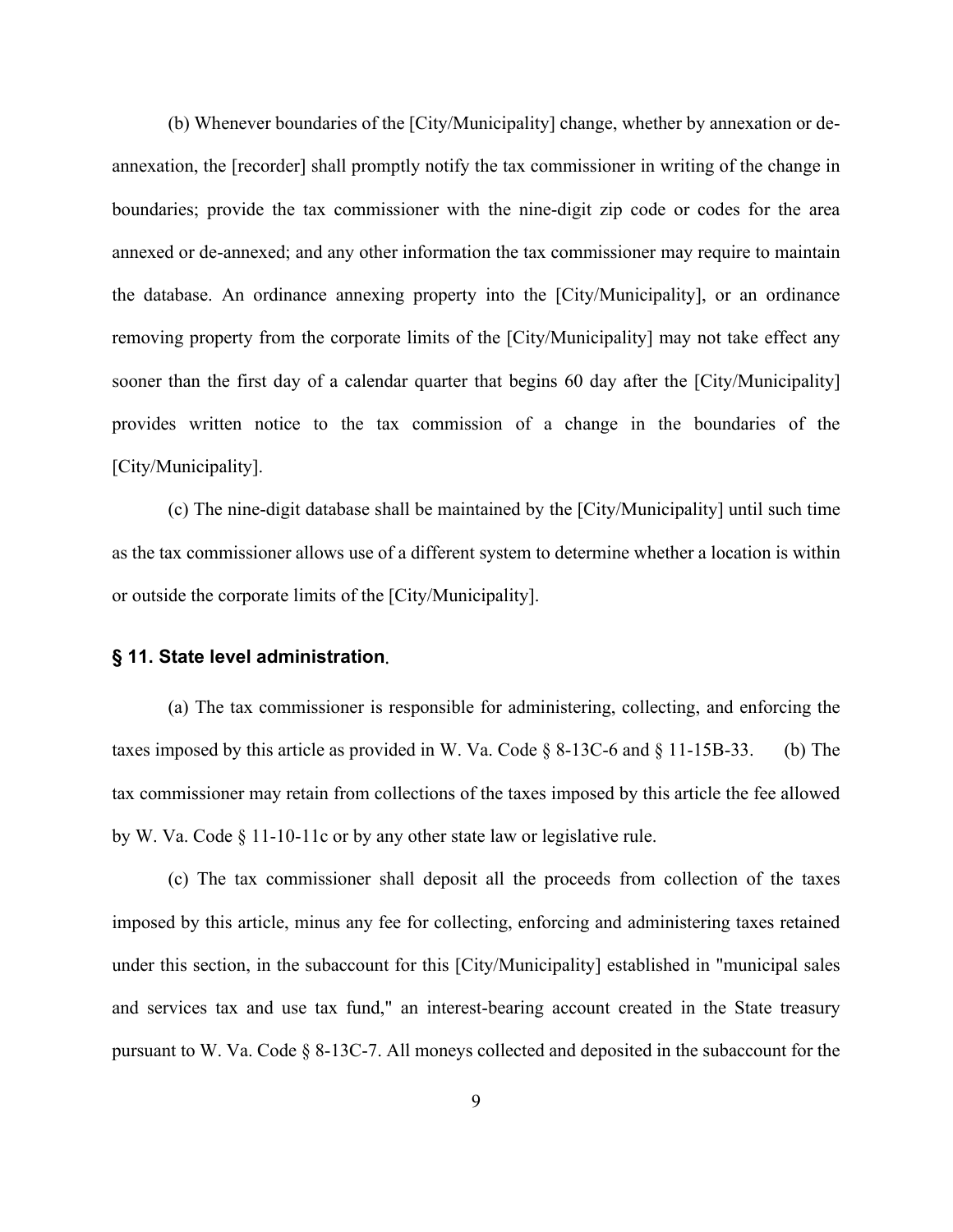[City/Municipality] shall be remitted at least quarterly by the State Treasurer to the [City/Municipal] [treasurer], as provided W. Va. Code § 8-13C-7.

#### <span id="page-9-0"></span>**§ 12. Administrative procedures**.

Each and every provision of the West Virginia Tax Procedure and Administration Act set forth in article ten, chapter eleven of the Code of West Virginia applies to the administration, collection and enforcement of the sales and use taxes imposed pursuant to this article, except as otherwise expressly provided in article thirteen-c, chapter eight of the Code of West Virginia, with like effect as if that act were applicable only to the taxes imposed by this article and were set forth in extenso in this article, as provided in W. Va. Code § 8-13C-6.

#### **§ 13. Criminal Penalties**.

Each and every provision of the West Virginia Tax Crimes and Penalties Act set forth in article nine, chapter eleven of the Code of West Virginia applies to the administration, collection and enforcement of the municipal sales and use taxes imposed pursuant to this article with like effect as if that act were applicable only to the taxes imposed pursuant to this article and were set forth in extenso in this article, as provided in W. Va. Code § 8-13C-6: *Provided*, that the criminal penalties imposed upon conviction for a criminal violation of this article may not exceed the maximum penalties allowed by law for a similar violation of the ordinances of this [City/Municipality].

# <span id="page-9-1"></span>**§ 15. Automatic Updating**.

Any amendments to articles nine, ten, fifteen, fifteen-a and fifteen-b, chapter eleven of the Code of West Virginia shall automatically apply to the municipal sales and use tax imposed pursuant to this article, to the extent they are applicable to the taxes imposed by this article.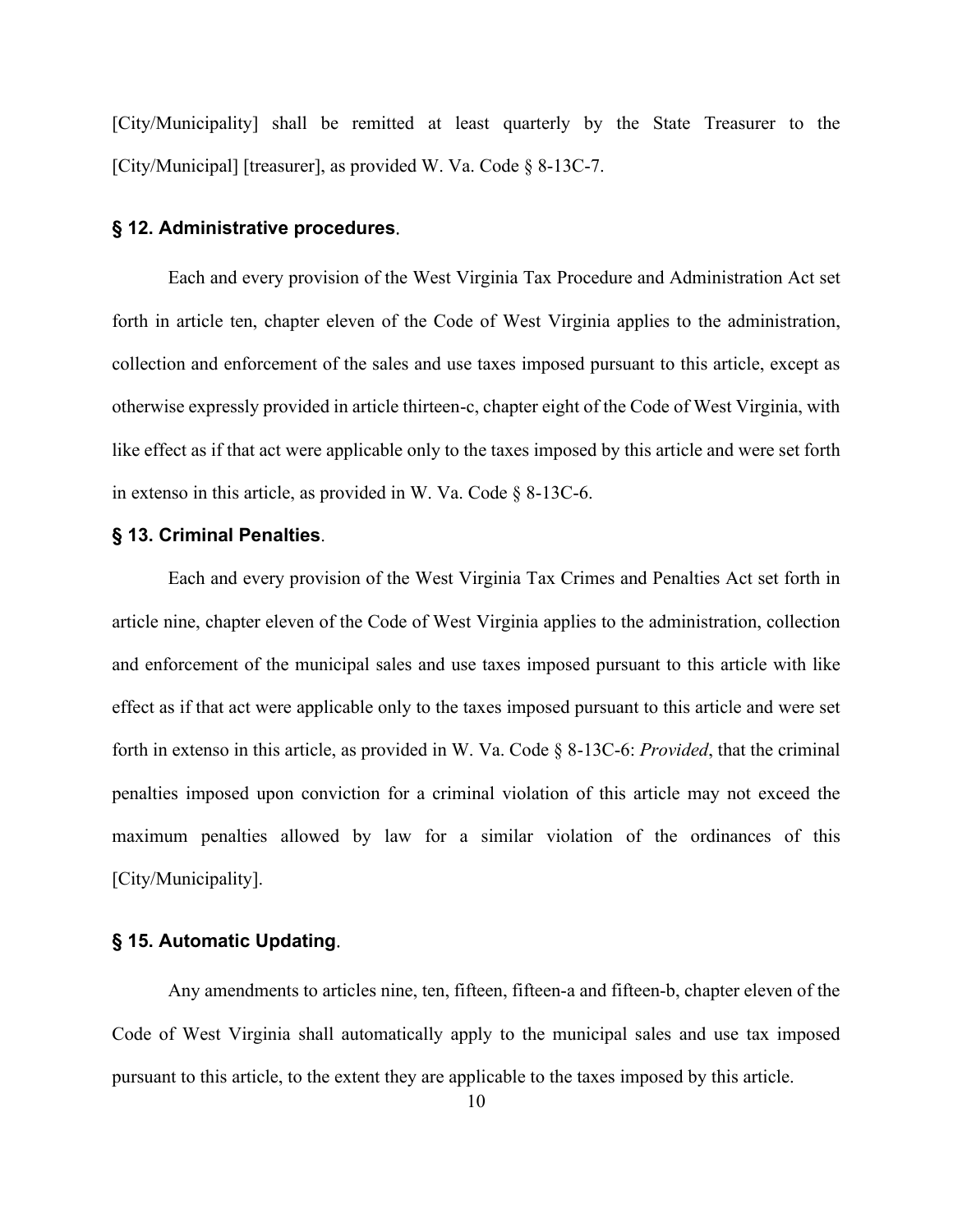### <span id="page-10-0"></span>**§ 16. Deposit of Taxes Collected in General Revenue Fund**.

When the [City/Municipal] [treasurer] receives periodic distributions of municipal sales and use taxes from the State Treasurer, the [City/Municipal] [treasurer] shall promptly deposit the amount received in the general revenue fund or account of the [City/Municipality].

### <span id="page-10-1"></span>**Alternative § 16. Deposit of Taxes Collect in Special Revenue Fund***.*

(a) There is hereby established a special revenue fund in the [City/Municipal] Treasury which shall be designated and known as the [City/Municipal] Sales and Use Tax Fund. The [City/Municipal] Sales and Use Tax Fund shall consist of:

(1) All revenues received from collection of the [City's/Municipality's] sales and use taxes, including any interest, additions to tax and penalties deposited with the [City/Municipal] [treasurer];

(2) All appropriations to the fund;

(3) All interest earned from investment of the fund; and

(4) Any gifts, grants or contributions received and placed by the [City/Municipality] into the [City/Municipal] Sales and Use Tax Fund.

(b) Revenues in the [City/Municipal] Sales and Use Tax Fund shall not be treated by any person to be a general revenue of the [City/Municipality]. Revenues in the [City/Municipal] Sales and Use Tax Fund shall be disbursed in the manner and consistent with the priorities set forth for in subsection (c) of this section.

(c) Revenues in the [City/Municipal] Sales and Use Tax Fund shall be used: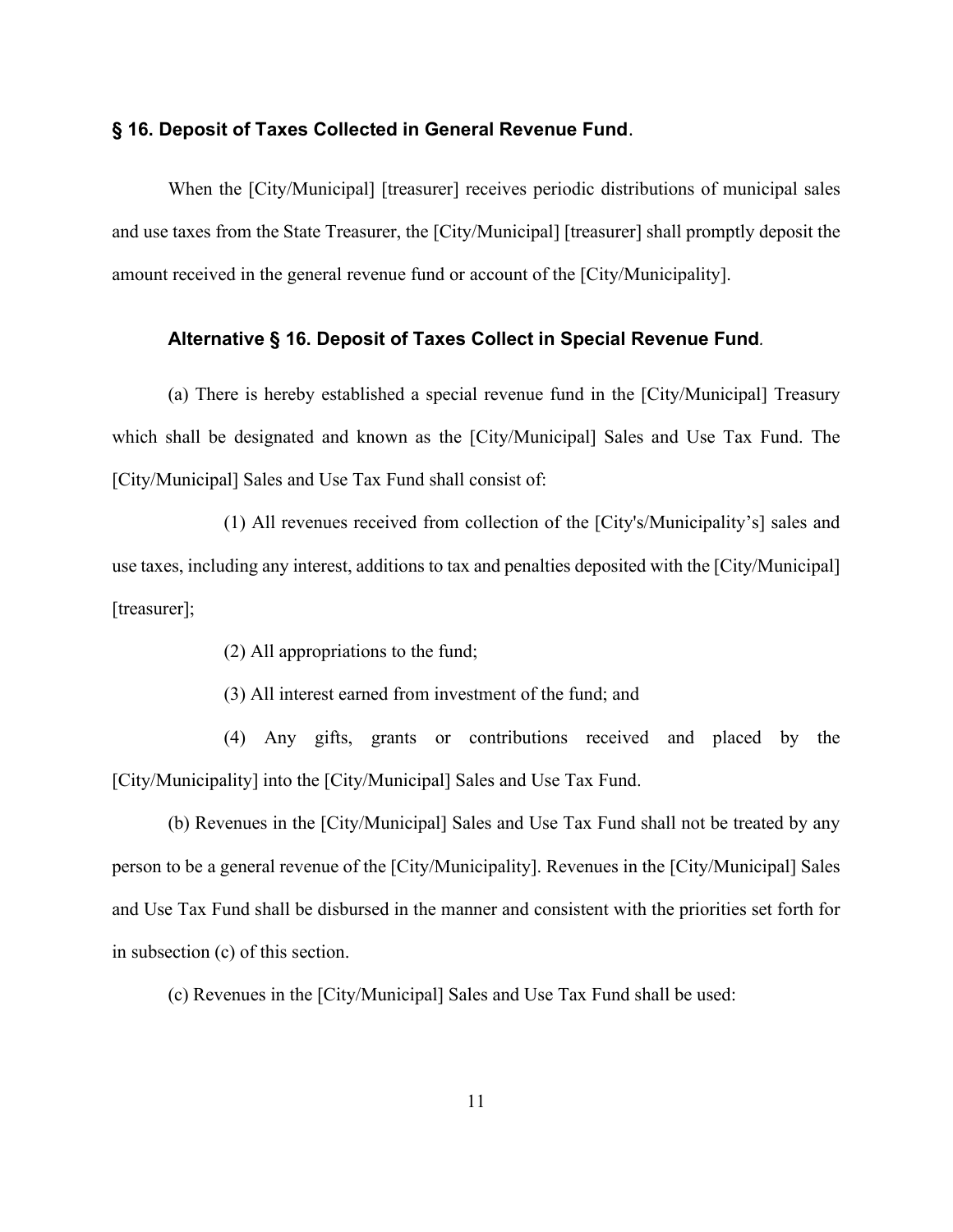(1) First, to satisfy the debt service requirements each fiscal year on any bonds issued by, or other obligations incurred by, the [City/Municipality], from time to time, allocated or tied to such dedicated revenue account including any refunding bonds; [INSERT HERE PURPOSES FOR WHICH SPECIAL REVENUE WILL BE USE, e.g., to finance City civic improvement projects; as well as city-wide infrastructure and economic development projects; and, for any other economic development or public safety projects, including the funding of any reserve funds relating to any such bonds or other obligations, and/or to make lease payments which secure bonds issued to finance improvements to such projects;

(2) Second, to pay for [capital improvement projects] on a pay as you go basis; and

(3) Third, after providing for payment of first priority items, any unencumbered revenue in the [City/Municipal] Sales and Use Tax Fund may periodically be transferred as necessary or convenient to the [City's/Municipality's] General Revenue Fund or Account.

#### <span id="page-11-0"></span>**§ 17. Issuance of Revenue Bonds.**

[May only be included when tax is deposited in Special Revenue Fund.]

The [City/Municipality] shall have the power and authority to issue its revenue bonds or other obligations or refunding revenue bonds or other obligations, as appropriate, under and pursuant to Chapter 8, Article 16 or other appropriate provisions of the West Virginia Code as may be applicable from time to time (the "Bond Act") for the purposes of financing or refinancing costs of infrastructure improvements or economic development activities and projects within the [City/Municipality]. The [City/Municipality] may pledge or otherwise utilize the collections of the municipal sales and use taxes imposed by this article and the funds on deposit from time to time in the [City/Municipal] Sales and Use Tax Fund to satisfy the debt service requirements and any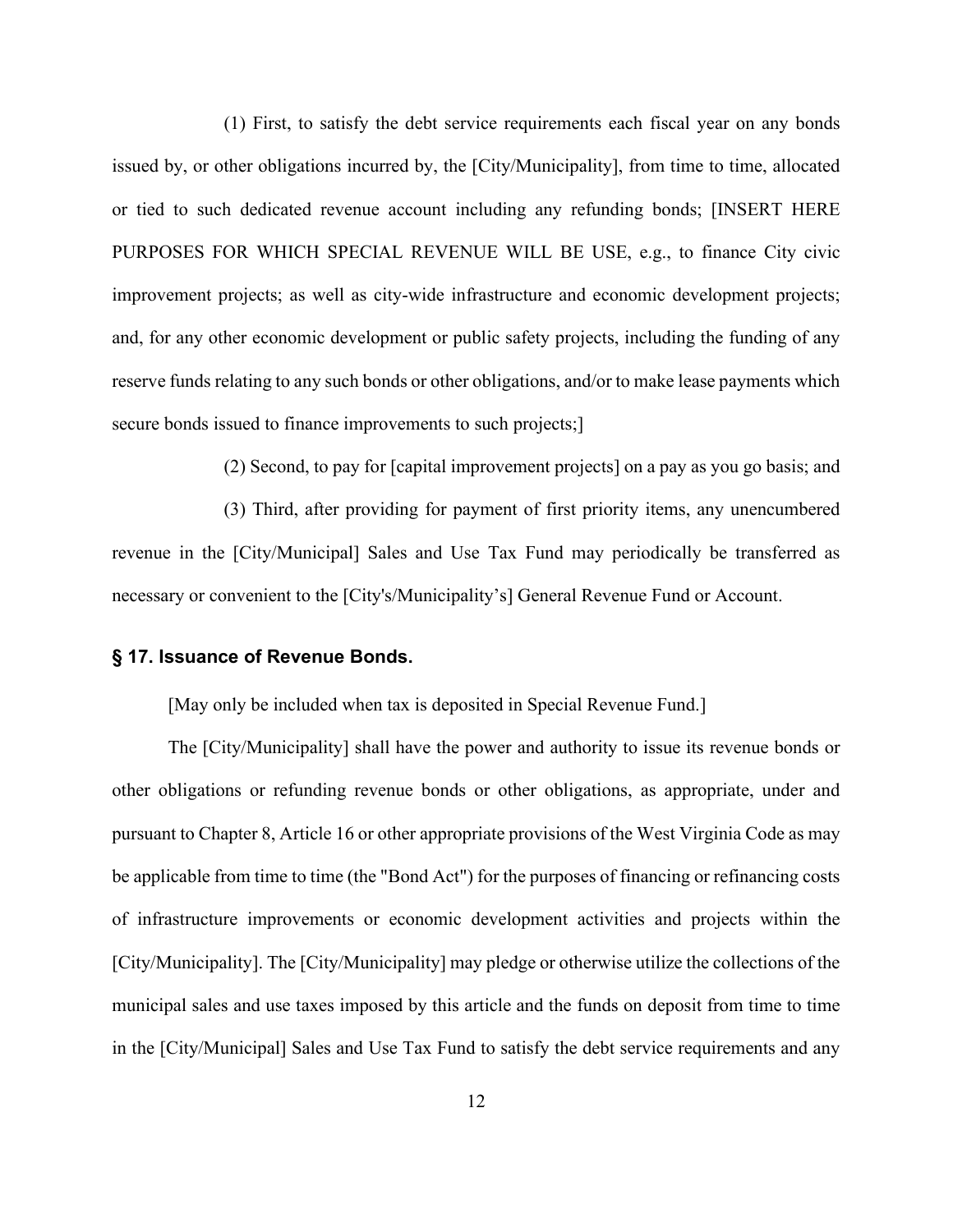prior debt service requirements deficit each fiscal year on, and to fund or replenish any required reserves in accordance with the bond documents for, any bonds or other obligations issued by the [City/Municipality] from time to time, including any refunding bonds, to finance or refinance infrastructure improvements or economic development activities and projects within the [City/Municipality], including the funding or replenishing of any reserve funds relating to any such bonds or other obligations, and/or to make lease payments which repay the debt service or otherwise secure bonds or other obligations issued to finance or refinance infrastructure improvements or economic development activities and projects within the [City/Municipality]. The [City/Municipality] may utilize the procedures established pursuant to the Bond Act in connection with the issuance of such bonds or other obligations and in connection therewith it is hereby clarified and directed that the municipal sales and use taxes imposed by this article shall not be considered to be taxation solely for the purposes of and as contemplated by Chapter 8, Article 16 of the West Virginia Code.

# <span id="page-12-0"></span>**§ 18. Severability and Savings Clause**.

If any provision of this article or the application thereof to any person or circumstances is held invalid, such invalidity shall not affect other provisions or applications of this article which can be given effect without the invalid provision or application, and to this end the provisions of this article are severable. The [City Council/Governing Body] declares that it would have adopted this article irrespective of the invalidity of any particular portion thereof and intends that the invalid portions should be severed and the balance of the article be enforced.

### <span id="page-12-1"></span>**§** 19**. Effective Date**.

(a) This article shall become effective [upon its adoption by the [City Council of this